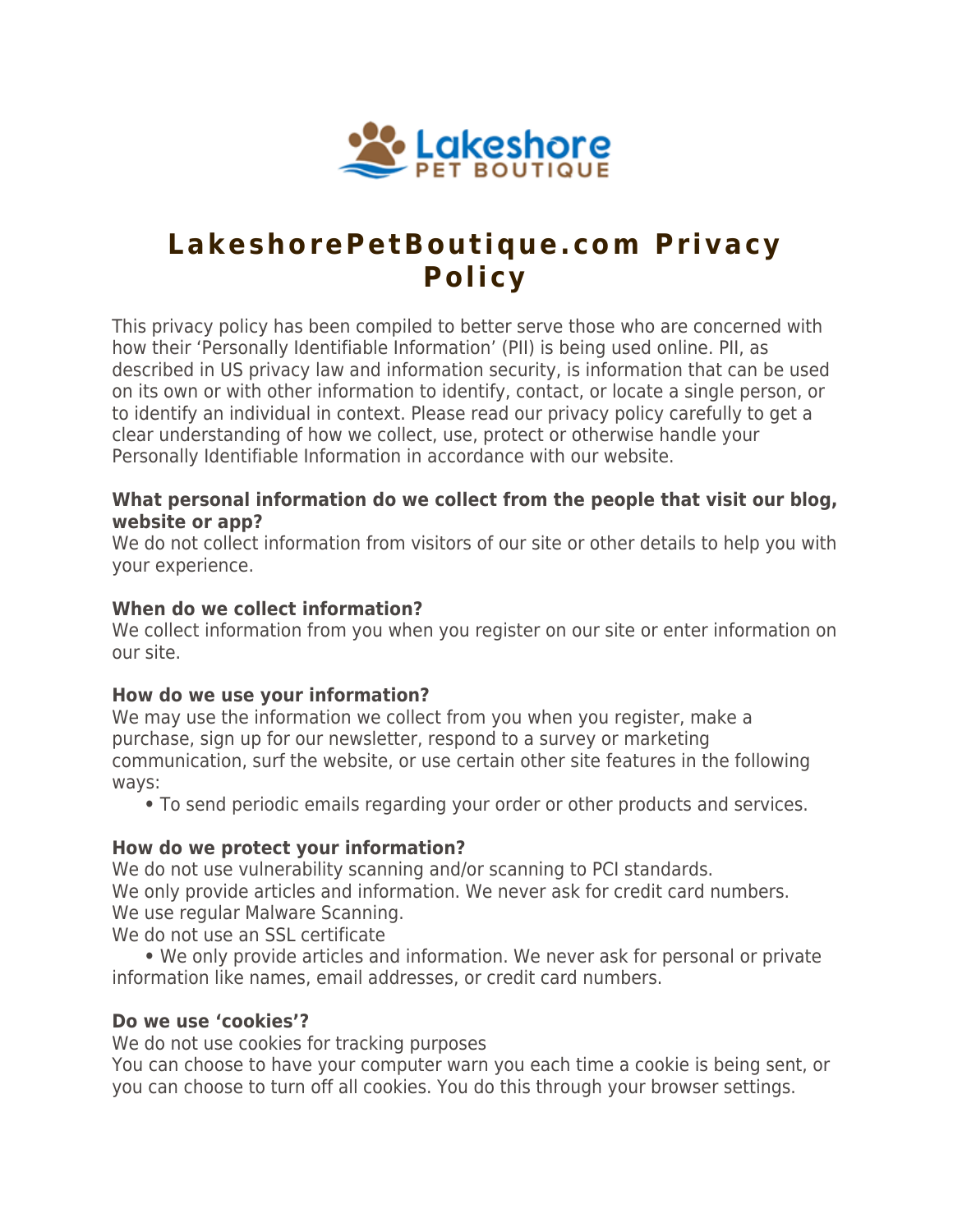Since browser is a little different, look at your browser's Help Menu to learn the correct way to modify your cookies.

If you turn cookies off, some features will be disabled, making your site experience more efficient but may not function properly.

However, you will still be able to place orders .

## **Third-party disclosure**

We do not sell, trade, or otherwise transfer to outside parties your Personally Identifiable Information.

# **Third-party links**

Occasionally, at our discretion, we may include or offer third-party products or services on our website. These third-party sites have separate and independent privacy policies. We therefore have no responsibility or liability for the content and activities of these linked sites. Nonetheless, we seek to protect the integrity of our site and welcome any feedback about these sites.

# **Google**

Google's advertising requirements can be summed up by Google's Advertising Principles. They are put in place to provide a positive experience for users. <https://support.google.com/adwordspolicy/answer/1316548?hl=en> We have not enabled Google AdSense on our site but we may do so in the future.

#### **California Online Privacy Protection Act**

CalOPPA is the first state law in the nation to require commercial websites and online services to post a privacy policy. The law's reach stretches well beyond California to require any person or company in the United States (and conceivably the world) that operates websites collecting Personally Identifiable Information from California consumers to post a conspicuous privacy policy on its website stating exactly the information being collected and those individuals or companies with whom it is being shared. – See more at: [http://consumercal.org/california-online-privacy-protection-act](http://consumercal.org/california-online-privacy-protection-act-caloppa/#sthash.0FdRbT51.dpuf)[caloppa/#sthash.0FdRbT51.dpuf](http://consumercal.org/california-online-privacy-protection-act-caloppa/#sthash.0FdRbT51.dpuf)

# **According to CalOPPA, we agree to the following:**

Users can visit our site anonymously.

Once this privacy policy is created, we will add a link to it on our home page or as a minimum, on the first significant page after entering our website.

Our Privacy Policy link includes the word 'Privacy' and can be easily be found on the page specified above.

You will be notified of any Privacy Policy changes:

**•** On our Privacy Policy Page

Can change your personal information: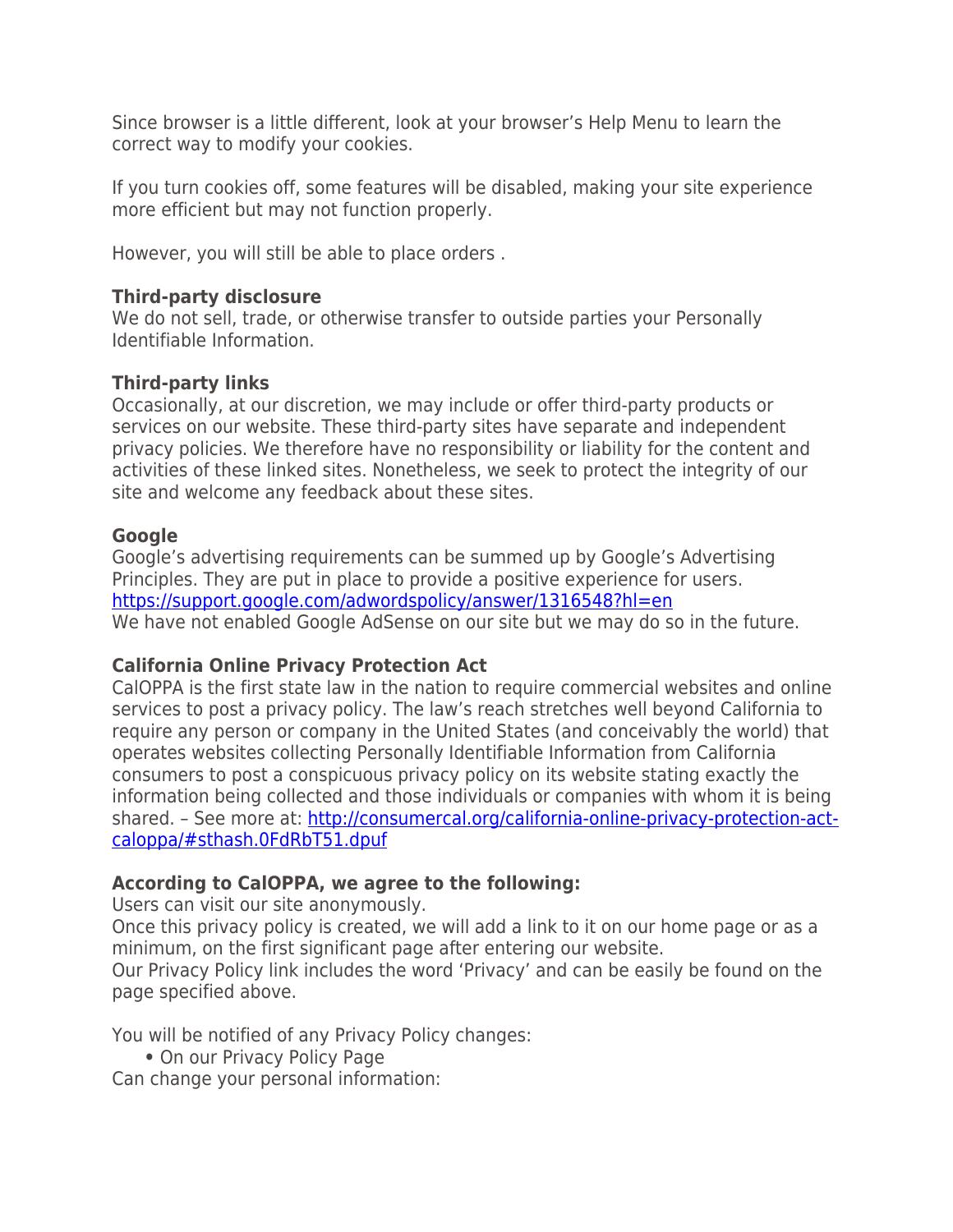**•** By logging in to your account

# **How does our site handle Do Not Track signals?**

We honor Do Not Track signals and Do Not Track, plant cookies, or use advertising when a Do Not Track (DNT) browser mechanism is in place.

#### **Does our site allow third-party behavioral tracking?**

It's also important to note that we do not allow third-party behavioral tracking

# **COPPA (Children Online Privacy Protection Act)**

When it comes to the collection of personal information from children under the age of 13 years old, the Children's Online Privacy Protection Act (COPPA) puts parents in control. The Federal Trade Commission, United States' consumer protection agency, enforces the COPPA Rule, which spells out what operators of websites and online services must do to protect children's privacy and safety online. We do not specifically market to children under the age of 13 years old.

#### **Fair Information Practices**

The Fair Information Practices Principles form the backbone of privacy law in the United States and the concepts they include have played a significant role in the development of data protection laws around the globe. Understanding the Fair Information Practice Principles and how they should be implemented is critical to comply with the various privacy laws that protect personal information.

# **In order to be in line with Fair Information Practices we will take the following responsive action, should a data breach occur:**

We will notify you via email

**•** Within 7 business days

We will notify the users via in-site notification

**•** Within 7 business days

We also agree to the Individual Redress Principle which requires that individuals have the right to legally pursue enforceable rights against data collectors and processors who fail to adhere to the law. This principle requires not only those individuals have enforceable rights against data users, but also that individuals have recourse to courts or government agencies to investigate and/or prosecute non-compliance by data processors.

#### **CAN SPAM Act**

The CAN-SPAM Act is a law that sets the rules for commercial email, establishes requirements for commercial messages, gives recipients the right to have emails stopped from being sent to them, and spells out tough penalties for violations.

#### **We collect your email address in order to:**

 **•** Market to our mailing list or continue to send emails to our clients after the original transaction has occurred.

#### **To be in accordance with CANSPAM, we agree to the following:**